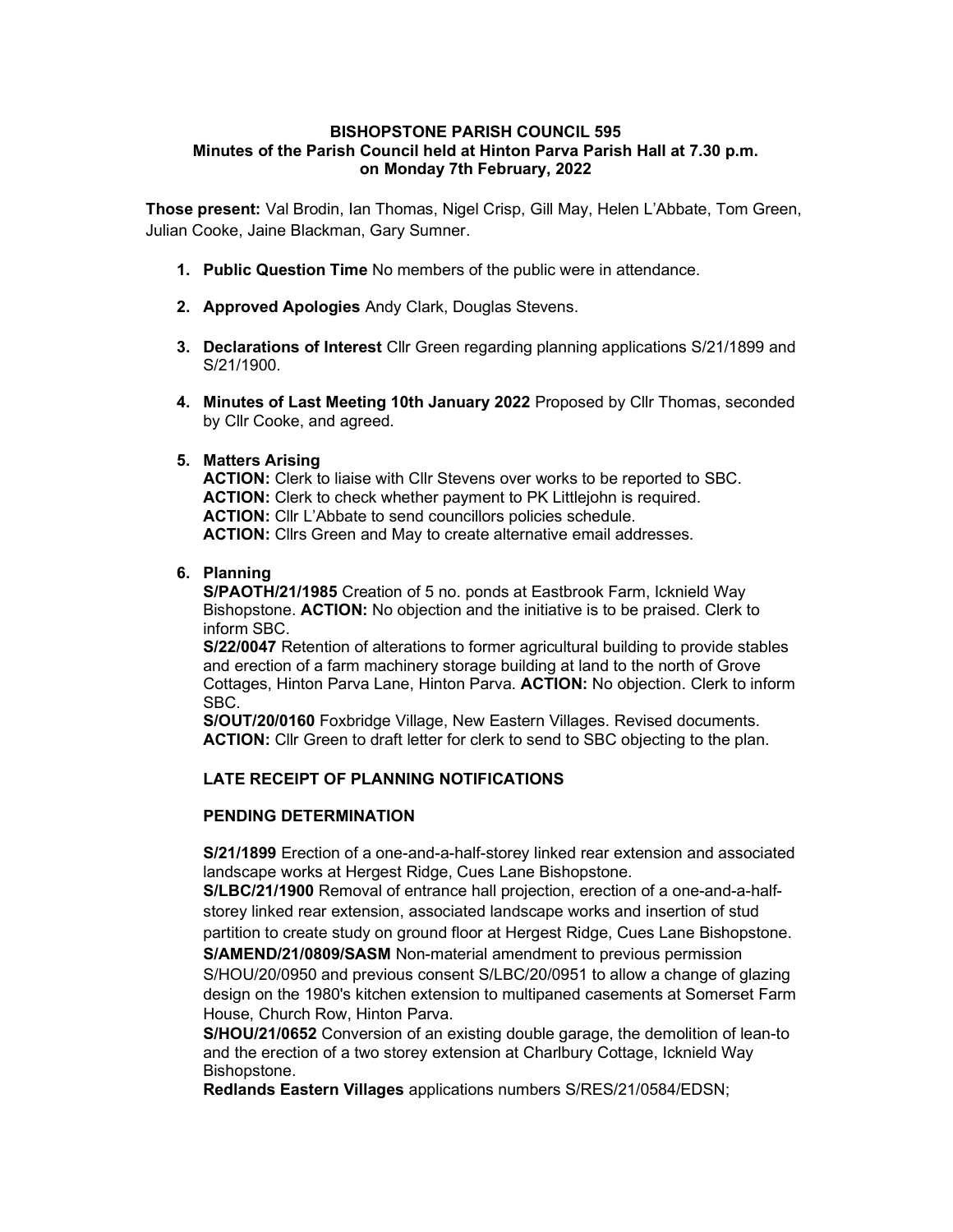S/RES/21/0607/EDSN; S/RES/21/0498/EDSN; S/RES/21/0454/EDSN; S/RES/21/0867/EDSN Redlands Phase 2 Foxbridge Village, New Eastern Villages Wanborough Road. S/OUT/20/0160. S/OUT/20/0533 Lotmead S/OUT/19/0582 Great Stall East S/OUT/17/1990

## **GRANTED**

S/HOU/21/1812 Erection of a two storey side extension at 1 The Granary, Russley Park.

# REFUSED

S/21/1291/RACH Erection of 2no. dwellings and associated works at land adjacent to Manor Down Farm, Whatleys Orchard, Bishopstone. S/OUT/18/1943 A Hybrid Planning Application for a Science Park and associated works at Inlands Farm, The Marsh, Wanborough. Refused on appeal.

7. Report from Ward Cllr Gary Sumner Cllr Sumner confirmed SBC had taken responsibility and would carry out fence repairs near Spring Cottage. He had put in a request for a 30mph speed limit of Bodyhorse Hill. The Chair said the Parish Council had been consulted on restoring width restriction signs on the road, which it supported but thought the proposed map locations were incorrect. **ACTION:** Chair to send details to Cllr Sumner to raise with SBC.

Cllr Sumner said LED street lights at Whatley Orchard which residents complained were too bright would be reduced to 40% and 33% brilliance. He said the Local Plan would need further consultation after protests from Highworth residents resulted in a plan for 350 homes at Highworth Golf Club being scrapped.

- 8. Fibre broadband The Chair expressed her frustration dealing with Openreach and BT in the bid to get fibre broadband for the villages. Despite December's verbal notification of a revised and very achievable costing for the Gigabit voucher scheme she was still waiting for it to be put in writing.
- 9. Local Plan Discussed at item 7.

# 10. Traffic and road safety in the villages.

Cllr Green had put online a survey regarding a possible 20mph zone through Bishopstone and Cllr Brodin has made paper copies available at the pub/shop/church and on request.

11. Queen's Jubilee It was decided to leave things to residents who were already planning events.

# 12. Climate change/Environmental policy sub-committee

ACTION: Councillors to inform Cllr May of comments on the draft proposal. Cllr May to send out revised policy before March meeting, when it would be discussed.

## 13. Key Area updates

Finance Nothing to report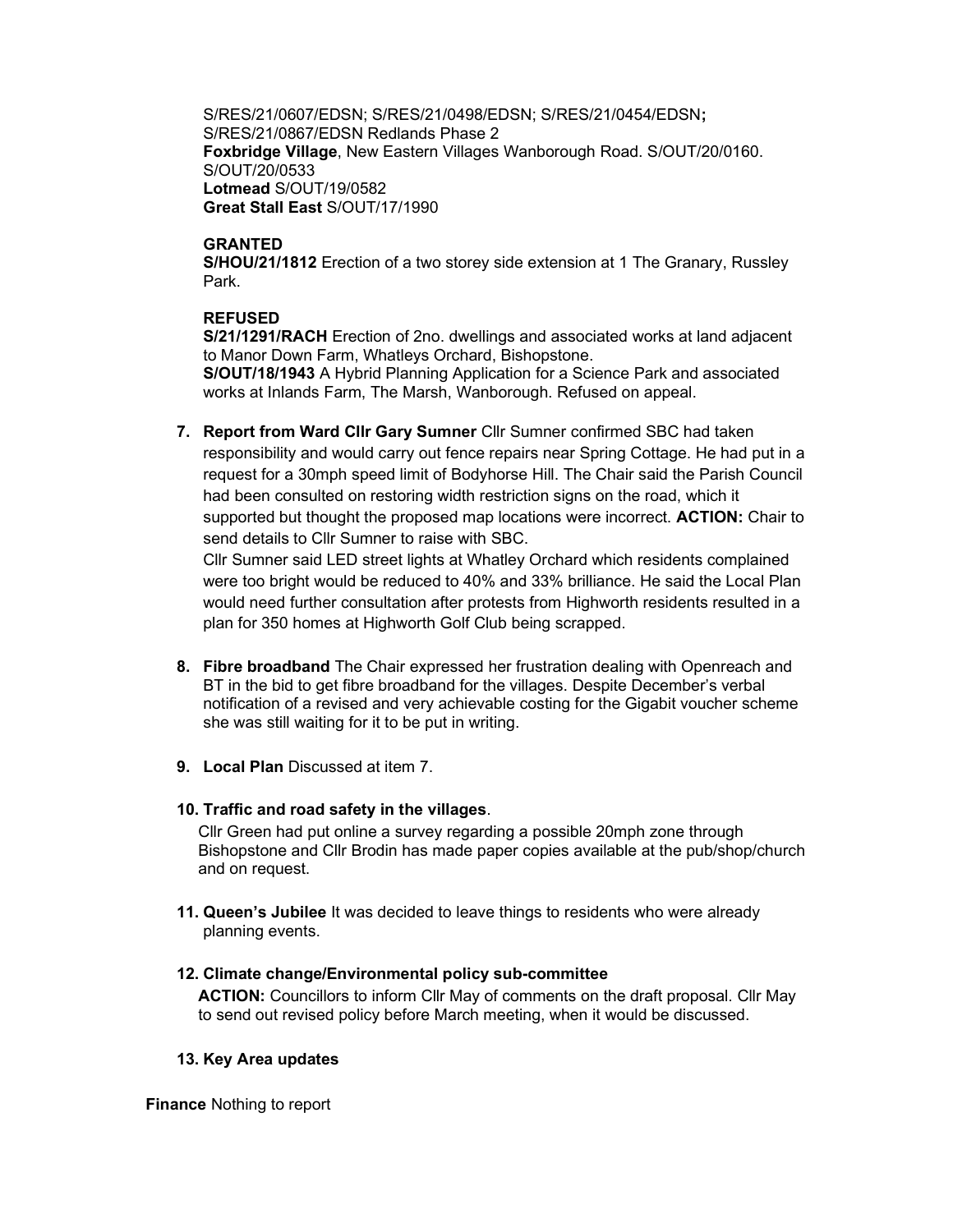Footpaths and Highways Cllr Cooke reported a tree limb blocking a footpath but said the bridleway was clear. Landowner will deal with it.

**Pond & Island ACTION:** Cllr Thomas to take a look at a dead tree on the island and to inform the lengthman to remove it if necessary.

Hinton Parva Village Hall Nothing to report.

Bishopstone Village Hall Nothing to report.

Hinton Parva Charities The Little Hinton Educational Foundation is considering giving out Jubilee coins to children in the parish.

Bishopstone United Charities Nothing to report.

**Trees** Nothing to report.

Russley Park Liaison Nothing to report.

Planning Nothing to report.

Website/IT Cllr Crisp said the Clerk's email address may be able to be retained when the current contract for the website/emails runs out in August.

Policies Nothing to report.

Responsible Financial Officer The form for the precept request to SBC (agreed at January's meeting) was signed. **ACTION:** Clerk to send to SBC.

- 14. GDPR Nothing to report.
- 15. Community Safety The Chair welcomed the pro-active stance of the new Police and Crime Commissioner. Cllrs Crisp and Cooke volunteered to join Cllr Brodin for Speed Watch sessions.
- 16. Accounts to be paid: see Appendix 1. Agreed.
- 17. Correspondence No requests to see correspondence.

#### 18. Parishioners Feedback/Complaints

ACTION: Cllr Thomas to take a look at the path at the back of the pond which has been reported damaged by roots.

ACTION: Clerk to contact BT over the state of the telephone box in Bishopstone. ACTION: Clerk to request 40 litter picking kits from SBC and for rubbish bags to be picked up from the two village halls the day after the litter pick on  $27<sup>th</sup>$  February.

19. The next meeting date is 7th March, 2022 at Bishopstone Village Hall. Covid regulations permitting. Any changes will be posted on noticeboards, website and Facebook

The meeting closed at 9.38pm.